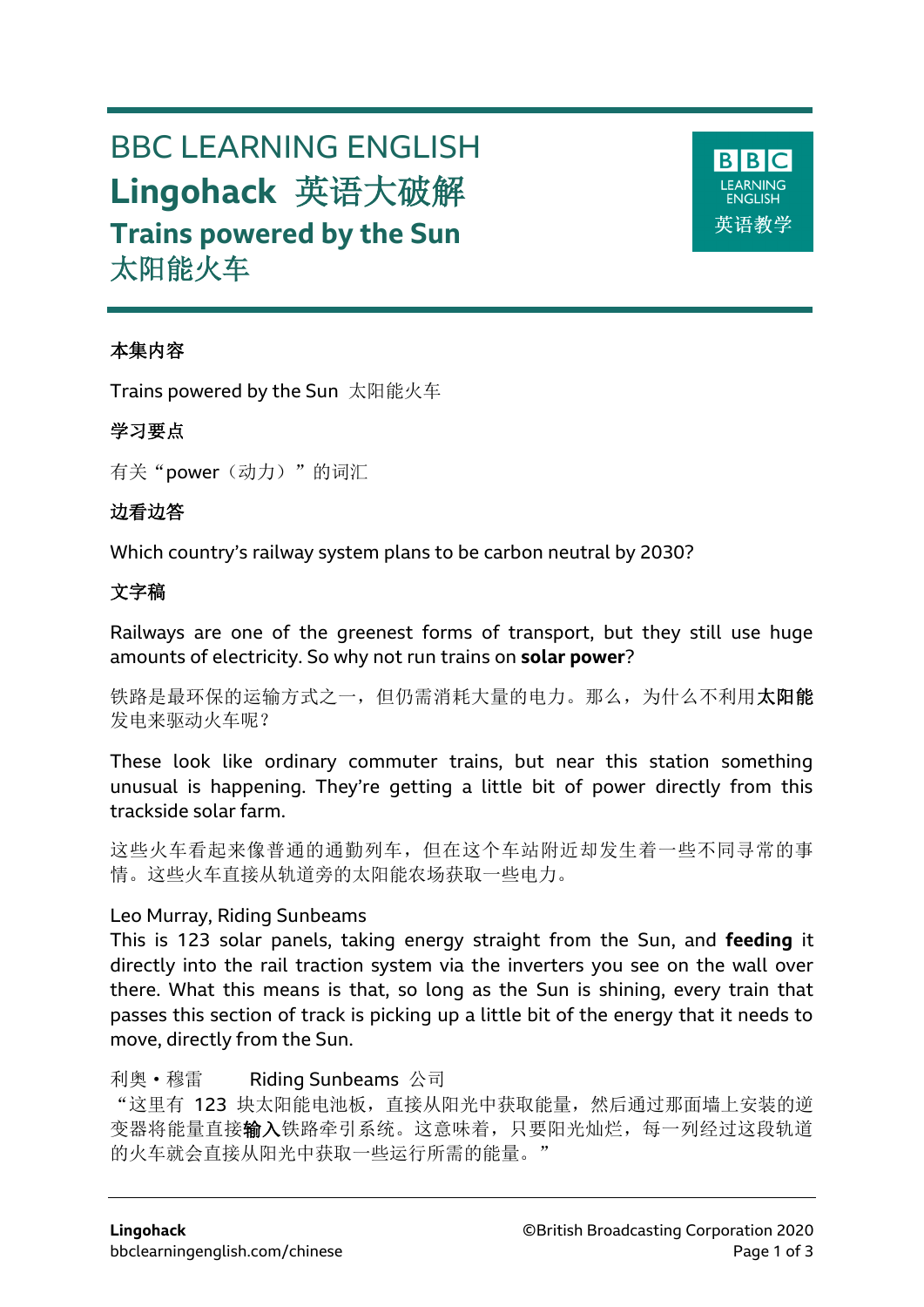Many railways are replacing diesel trains with cleaner electric ones. But in the UK, rail is the biggest single consumer of electricity. So there's **a push** to get more from renewable **sources**.

许多铁路系统都在用更清洁的电力火车取代柴油火车。但在英国,铁路是电力的最大 单一消耗源。因此,人们正在推进从可再生能源中获取更多电力的做法。

## Gareth Dennis, Rail Engineer and writer

**The grid** is decarbonising and the railway needs to exploit that. And so you are looking at wind as a good example of providing clean energy, nuclear is certainly a part of the mix as well. But also you've also got solar, which is continuing to get cheaper as a source of electricity. Solar energy is a really easy thing to deploy next to infrastructure on embankments, wherever you like.

加雷思·丹尼斯 铁路工程师、作家

"输电网正致力于脱碳,而铁路正需要利用这一点。比如,风能就是提供清洁能源的 一个很好的例子,核能当然也是清洁能源中的一种。但同时,太阳能也是一种清洁能 源,作为一种电力来源,价格越来越便宜。太阳能板是一种非常便于安装在堤坝等任 何基础设施旁的装置。"

#### And how about countries with even more Sun than the UK?

那么,在比英国更加阳光明媚的国家,情况如何?

Nearly 1,000 stations in India have solar panels on their rooves. And Indian Railways plan to be carbon neutral by 2030.

印度近 1000 个火车站的屋顶上都装有太阳能电池板。印度铁路(Indian Railways) 计划到 2030 年实现碳中和。

Australia already has a train run entirely on solar power. Its batteries are charged by panels on the train roof and at the station. It actually exports 75% of the energy it creates back to the grid. But this train only goes a short distance and battery storage is limited.

澳大利亚已经拥有一列完全靠太阳能驱动的火车。该车的电池靠车顶上和车站内的太 阳能电池板充电。它还能把自己产生的 75% 的能量输回到电网中。但这辆火车的行 驶距离很短,而且电池的容量也有限。

## Gareth Dennis, Rail Engineer and writer

I don't think we are going to see trains with lots of solar panels on the top of the roof whizzing around any time soon. However, in terms of solar panels either trackside or as part of the wider grid mix – I see that as being quite a major part of the electricity that will power trains in the future.